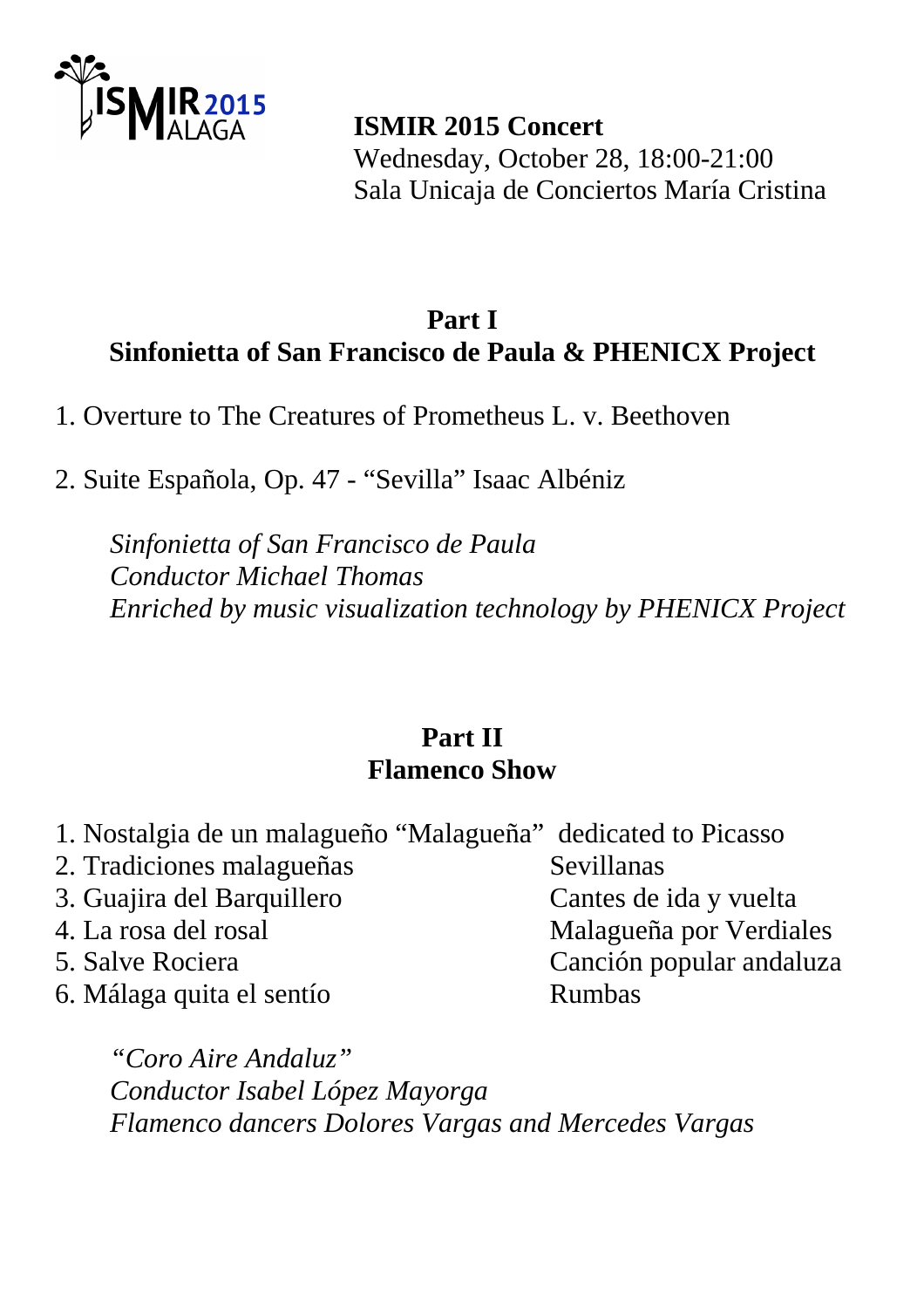

# **Part III ISMIR 2015 Music**

| 1. Danza Española<br>(Live electronics)                                  | Takuro Shibayama<br>Takayuki Hamano<br>Hidefumi Ohmura |
|--------------------------------------------------------------------------|--------------------------------------------------------|
| 2. Big Gizmo<br>(fixed media electronic music 2 or<br>8 channels)        | Sever Tipei                                            |
| 3. Migrant<br>(a cyclic piece for piano and computer)                    | <b>Bill Manaris</b><br>John Balafoukas                 |
| 4. Cante Reciclado<br>(fixed media electronic music 2 channels)          | Nadine Kroher                                          |
| 5. Zobeliana<br>(for piano, live electronics and optional<br>video)      | José López-Montes                                      |
| 6. Vocalise<br>(fixed media electronic music)                            | Yuri Spitsyn                                           |
| 7. Guided improvisation with SoundFisher Thom Blum<br>(Live electronics) |                                                        |
| 8. Separation Logic, for trumpet and<br>interactive system               | <b>Roger Dannenberg</b>                                |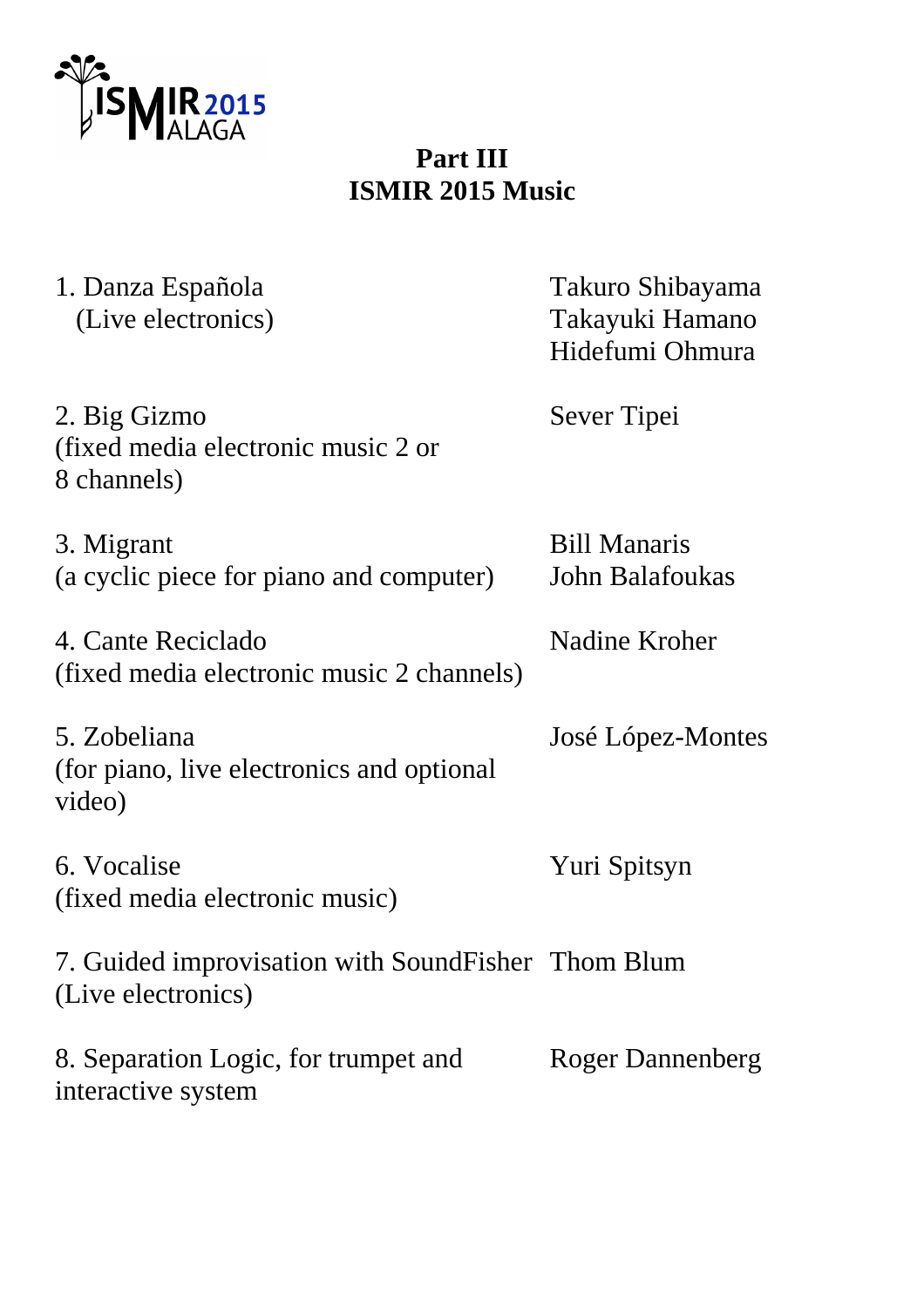

### **Program Notes**

# **Part I - Sinfonietta of San Francisco de Paula & PHENICX project**

# **PHENICX: technologies for enriched concert experiences**

An orchestra concert embraces a wealth of musical information, which may not be easily perceived or understood by general audiences. Current machine listening and visualization technologies can facilitate the appreciation of distinct musical facets, contributing to innovative and more enjoyable concert experiences.

We provide an enriched experience for the Overture to The Creatures of Prometheus by L. v. Beethoven with four different visualizations:

- 1. Hear and see the SOUND
- 2. Follow the score of the PIECE in real-time
- 3. Understand the gestures of the CONDUCTOR
- 4. Visualize the activity of the ORCHESTRA sections

Some of these layers will be also shown during "Sevilla" movement of the "Spanish Suite" by Isaac Albéniz.

PHENICX (phenicx.upf.edu) is a new way of creating digital experiences for live performances of classical music. By integrating current music technologies, our goal is to enrich concert experiences and bring them to new audiences, providing novel engaging and interactive ways to explore live classical music. The PHENICX project (Feb 2013-Feb 2016) has received funding from the European Union's Seventh Framework Programme for research, technological development

and demonstration under grant agreement number 601166.

### **The Sinfonietta of San Francisco de Paula**

This is a newly formed orchestra, created in 2011 by young musicians from Seville, Spain

(http://www.sinfoniettadesanfranciscodepaula.com/). Its career has been very intense and it has given, among many others, concerts at the Teatro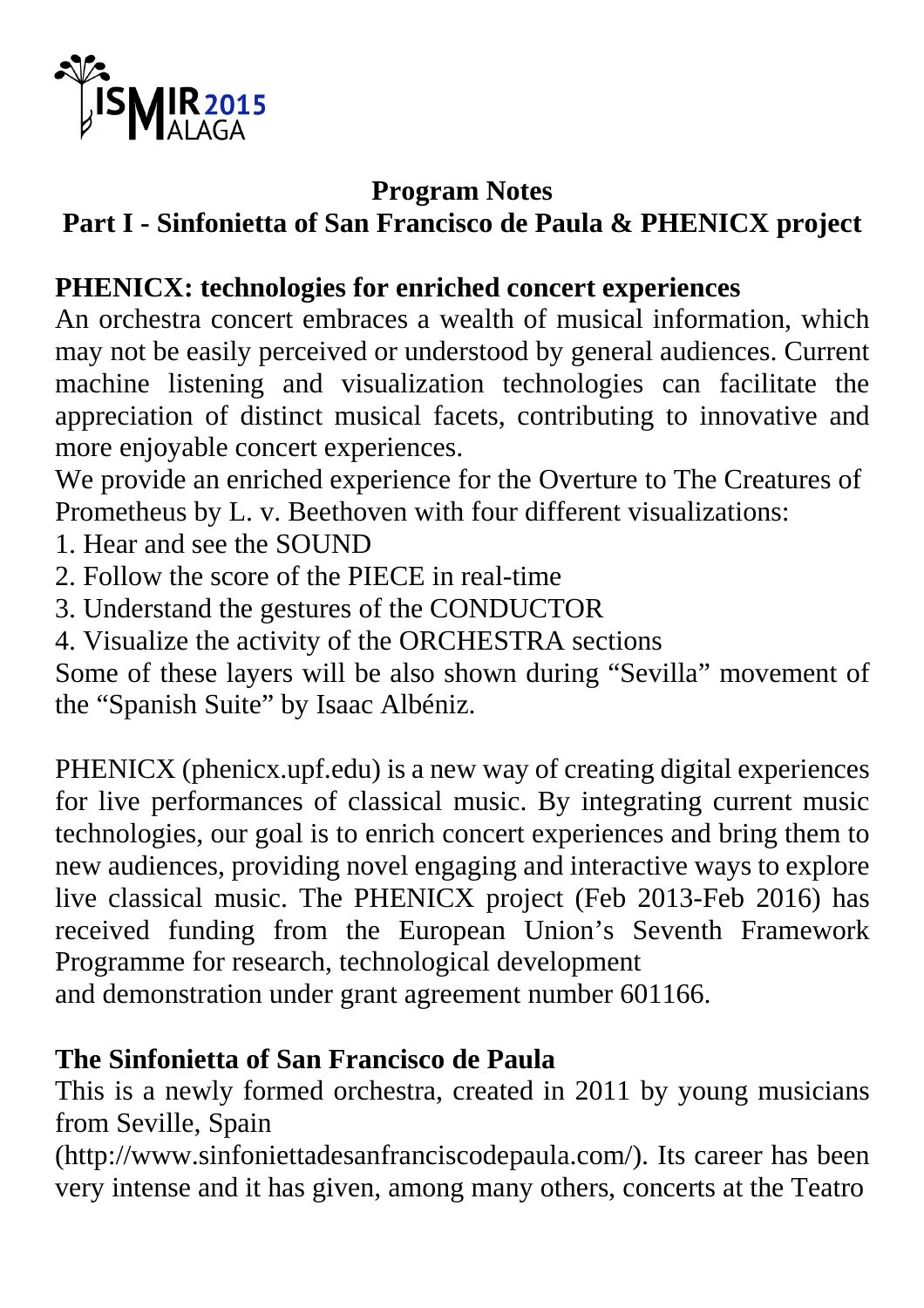

de la Maestranza and the Alcazar of Seville in 2012, performances in the Olympic Stadium in Seville and Burgos Cathedral in 2013. More recently the Sinfonietta has performed at the Basilica del Gran Poder de Sevilla with the organist Pedro Luengo, and has given an outstanding concert in the parish of St. José Obrero in Seville. In March 2015, it performed again at the Teatro de la Maestranza in Seville, at the opening concert of Singularity University Summit Spain.

For years now, The Sinfonietta is a guest orchestra in various and important events in France. In 2012 it had the opportunity to perform several concerts in Paris, organized by the cultural organization "Chevalier de Saint Georges". In 2013 it participated as a guest orchestra at the international festival "Eurochestries", having the opportunity to play a common concert with other international orchestras.

In 2015 The Sinfonietta was again invited to "Eurochestries" festival, and this time at its main and more demanding venue, the Pons headquarters, where it obtained an overwhelming success.

In October 2014, The Foundation Goñi and Rey incorporates the Sinfonietta of San Francisco de Paula in the institution. In such a way, it intends to promote one of the pillars of its fundamental purpose, culture, culture through music and education, providing an opportunity for young Sevillians to learn and share their talents with others, and to be on track toward achieving the maximum results. Getting beyond borders, both physical and abstract with already demonstrated proficiency and the name of Seville in each of its musical cases.

### **Michael Thomas (conductor)**

Michael Thomas (born in Middlesbrough, UK, 1960) is a British violinist, composer and conductor. He is currently Chief Conductor of the Bética Chamber Orchestra, City of Almería Orchestra and the Baroque Youth Orchestra of Andalusia.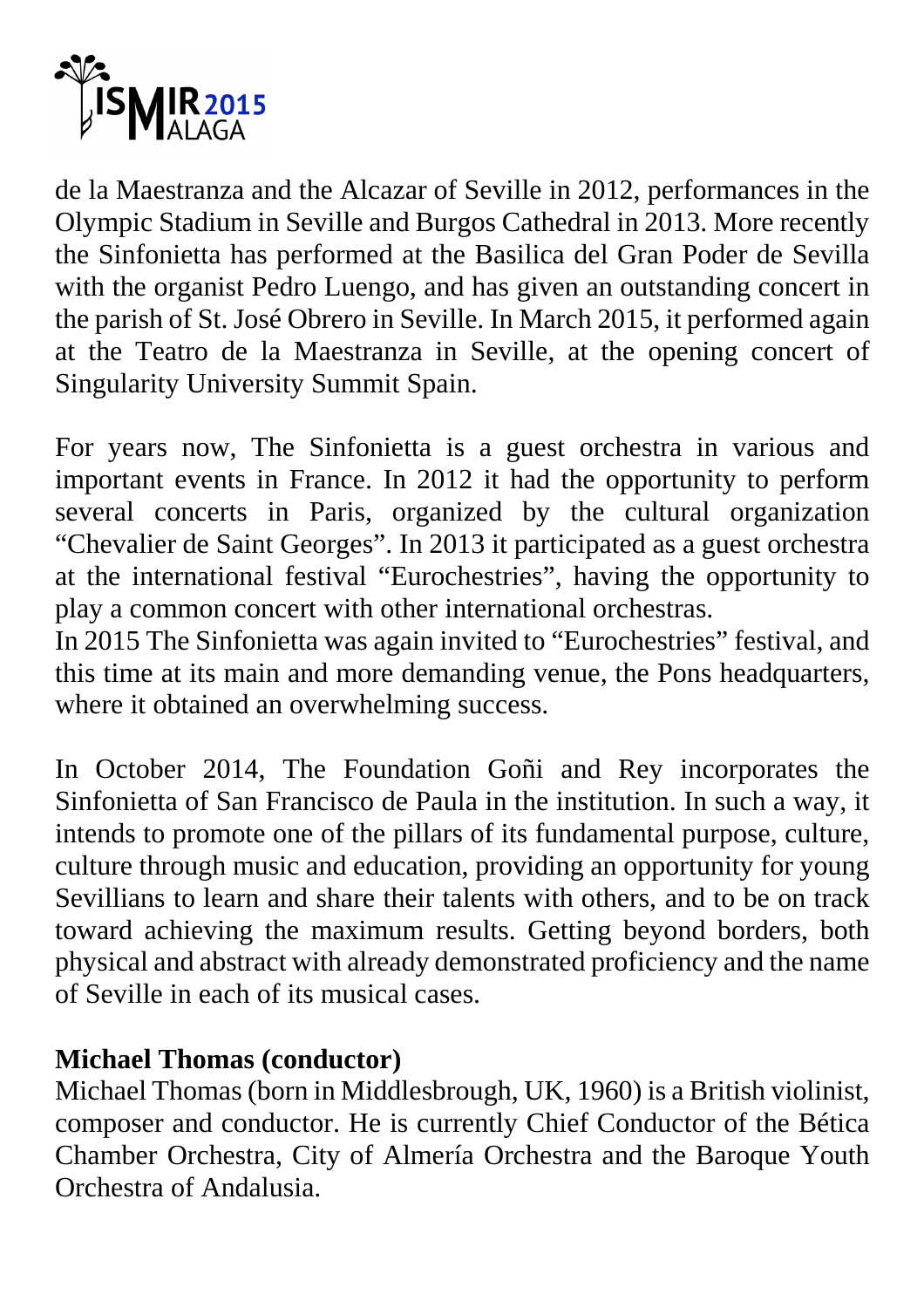

### **Program Notes Part II - Flamenco Show**

### **Coro Aire Andaluz**

 "Coro Aire Andaluz" is a flamenco chorus created in 1989. Its main objective is to promote the Spanish folklore and, specifically, the folklore from Málaga. This chorus is conducted by Isabel López Mayorga. Isabel has composed most of the pieces this chorus performs. "Coro Aire Andaluz" has performed mainly in Spain, Portugal and France, but also in other countries.

### **Dolores Vargas Jiménez (Flamenco dancers)**

Dolores Vargas Jiménez was born in Málaga. She received the B.E. degree in Geography and History and her Ph.D. degree from the University of Málaga, Spain. Her Ph.D. Thesis "Picasso: Iconography of Dancing" was awarded the "PremioMálaga de Investigación" by the Academies "Bellas Artes de San Telmo" and "Malagueña de Ciencias" in 2013. Now, she teaches history at the "Escuela Superior de Turismo Costa del Sol de Málaga". She combines her academic facet with flamenco dancing. She has travelled around Spain, Canada, Sweden and France showing the flamenco dancing. In some of her performances, she is accompanied by her sister Mercedes.